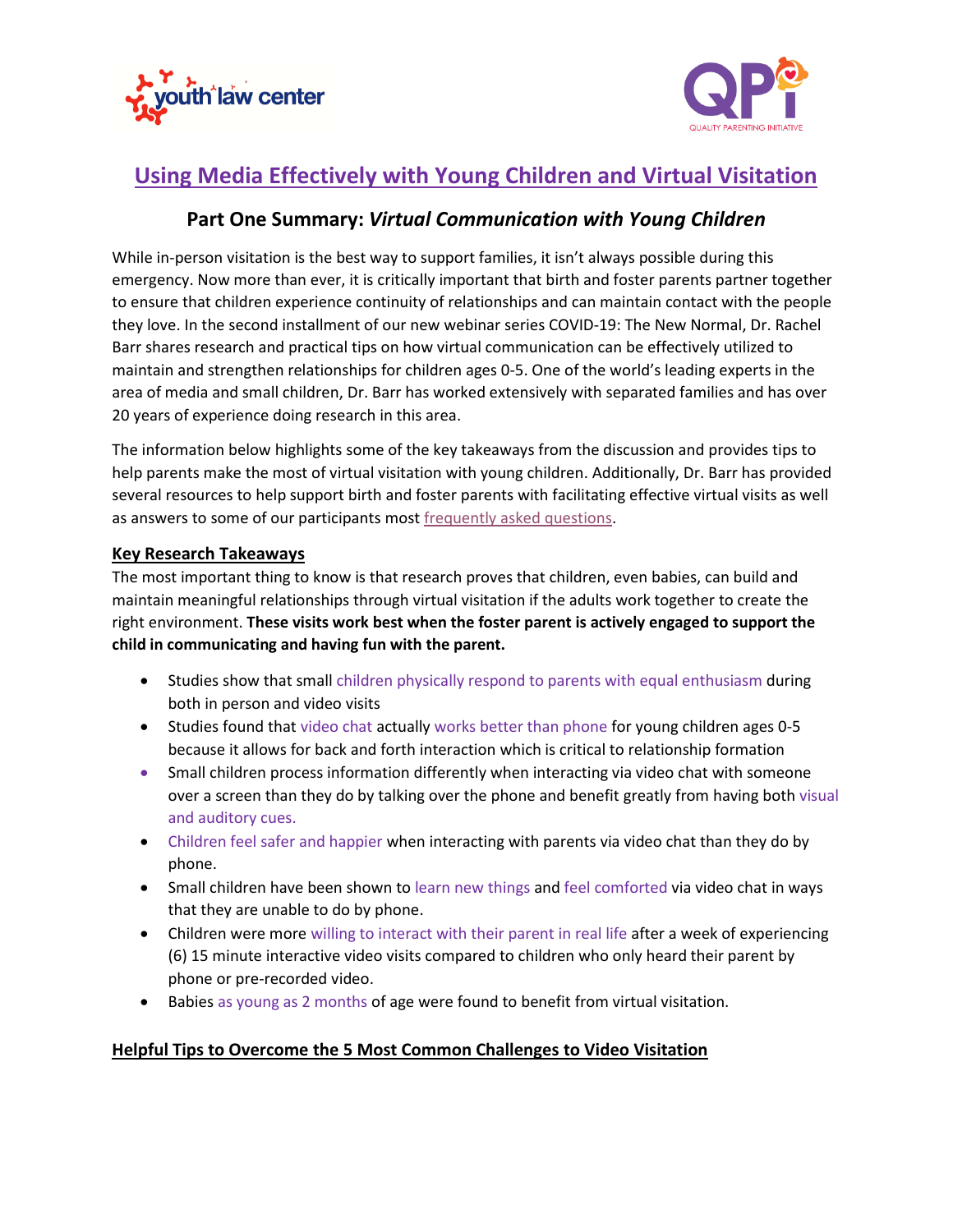



- 1. **Difficulty holding child's attention** Very small children tend to have limited attention spans which can make virtual visits particularly challenging. To make these visits as meaningful and enjoyable as possible:
	- take a moment to orient the child before jumping in to the visit
	- short calls are best, 15 minutes is ideal to start—but can have several calls per week
	- make experience as social and interactive as possible (play games like hokey pokey/Simon says/peek a boo/show and tell)
	- schedule for times when child is most likely to be engaged (after a nap, after meal time, during playtime)
	- Plan ahead with props and things child will be interested in (music, toys, pets)
- 2. **Problems with eye contact and sharing attention-** It can be difficult to find the sweet spot that allows for eye contact when using screens. It can also be challenging for parents and children to engage in one another's environments across screens. To be successful, adults on both sides of screen need to be actively engaged. Consider the following tips:
	- babies under six months benefit from parent directing visual attention and sharing objects across the screen, parent can bring objects to the screen to show baby
	- support from foster parent in the room with child, "she's pointing out the window at the garbage truck"
	- show interest in what's happening on other side of screen
	- pretend to share snacks across screen, have a tea party, work on a project. Etc.
- 3. **Loss of physical contact** Video visitation with small children works best when the foster parent is engaged and acting as the heart and hands of the birth parent. This is an excellent opportunity for birth and foster parent partnerships to be built and strengthened. To help children feel physically close to parents across screens:
	- talk through and act out physical touch, "daddy is squeezing you tight"
	- foster parent can do physical actions in coordination with the birth parent. For example, the birth parent can recite the words to *this little piggy* while the foster parent wiggles the child's toes in unison
	- encourage child to show affection across screen (blow kisses, kiss phone, etc)
- 4. **Technical problems-** I'm sure all of us have experienced a glitch or two as the world has become increasingly virtual. These visits will likely be no exception so it's important to have a game-plan for how parents will work together to handle technical challenges. Consider doing the following:
	- set the expectation for the child that there may be challenges
	- talk the child through/explain what's happening
	- play through technical difficulties to keep child engaged
	- be patient and flexible
- 5. **Toddler independence** Parents of toddlers know that these feisty little people have a mind of their own and a strong will to boot. They crave independence which can make a highly